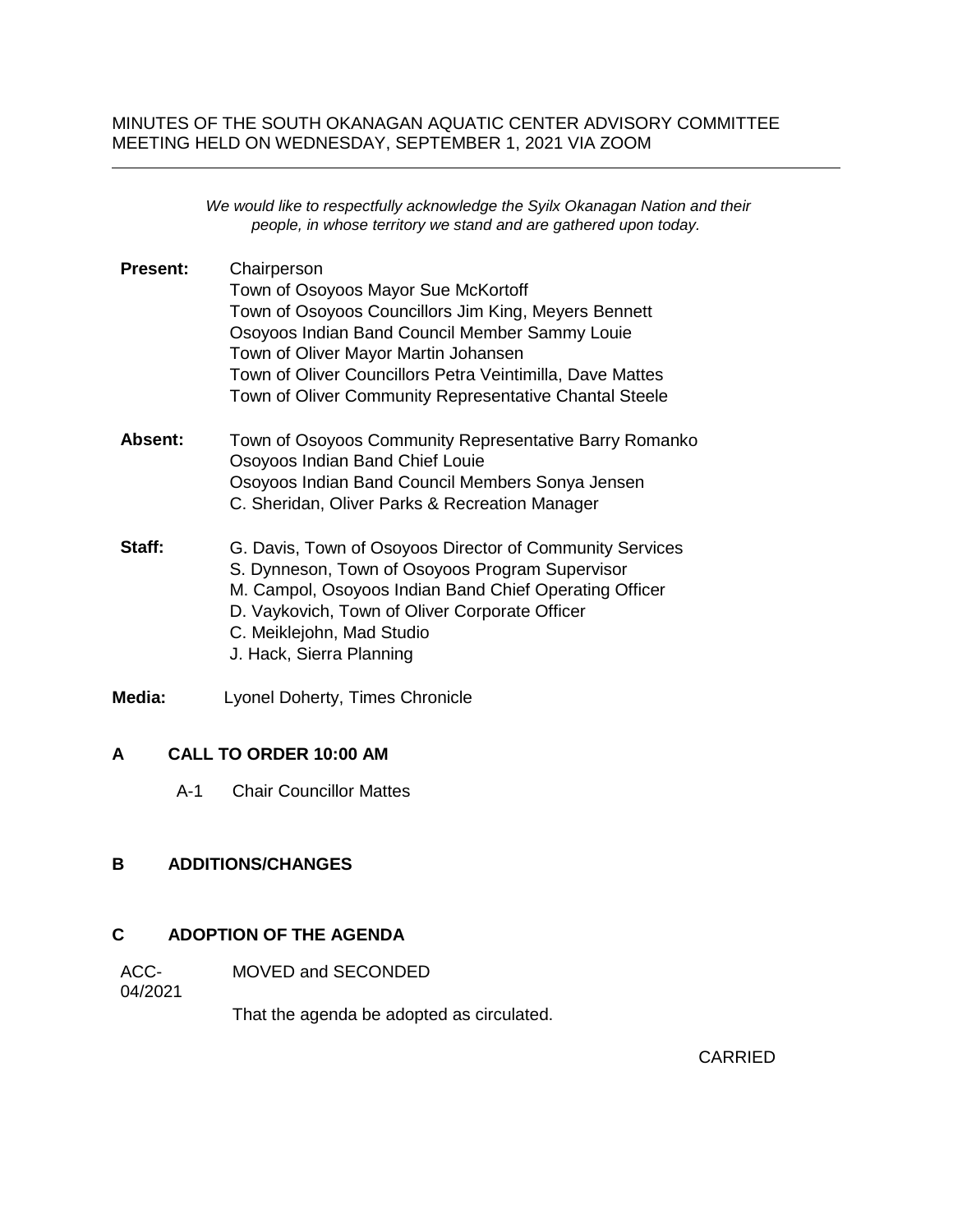#### **D ADOPTION OF PRIOR MINUTES**

D-1 Adoption of July 7, 2021 South Okanagan Aquatic Center Advisory Committee Meeting Minutes

ACC-MOVED and SECONDED

05/2021

That the minutes of the July 7, 2021 South Okanagan Aquatic Center Advisory Committee Meeting be adopted as circulated.

## CARRIED

## **E MATTERS ARISING FROM MINUTES**

#### **F NEW BUSINESS**

- F-1 Sierra Planning
	- i. Site evaluation analysis

Five sites remain for consideration as listed. The site evaluation analysis will be placed on hold to enable movement on the public engagement process.

- Oliver Parks & Recreation, Oliver
- Hwy 97 & Road 1, Oliver
- Desert Park, Osoyoos
- Test Orchard, Osoyoos
- Hwy 97 & Fruitvale Way

Correspondence dated July  $14<sup>th</sup>$  to MoTI with regard to the prospective site location involving the former gravel pit adjacent to Highway 97 near Osoyoos seeks questions on the process to decommission the ROW to accommodate the aquatic facility and to proceed with the formal application for crown land. MoTI responded advising that the process to secure crown land is by submitting an application to Front Counter BC. MoTI will undertake the process to cancel their interest in the property, and advised that a road closure process is necessary to utilize the ROW which can be expensive and lengthy. A Reclamation Report was received by MoTI.

OIB requested that they be included in this process early when discussing or submitting the application to Front Counter regarding the crown land parcel.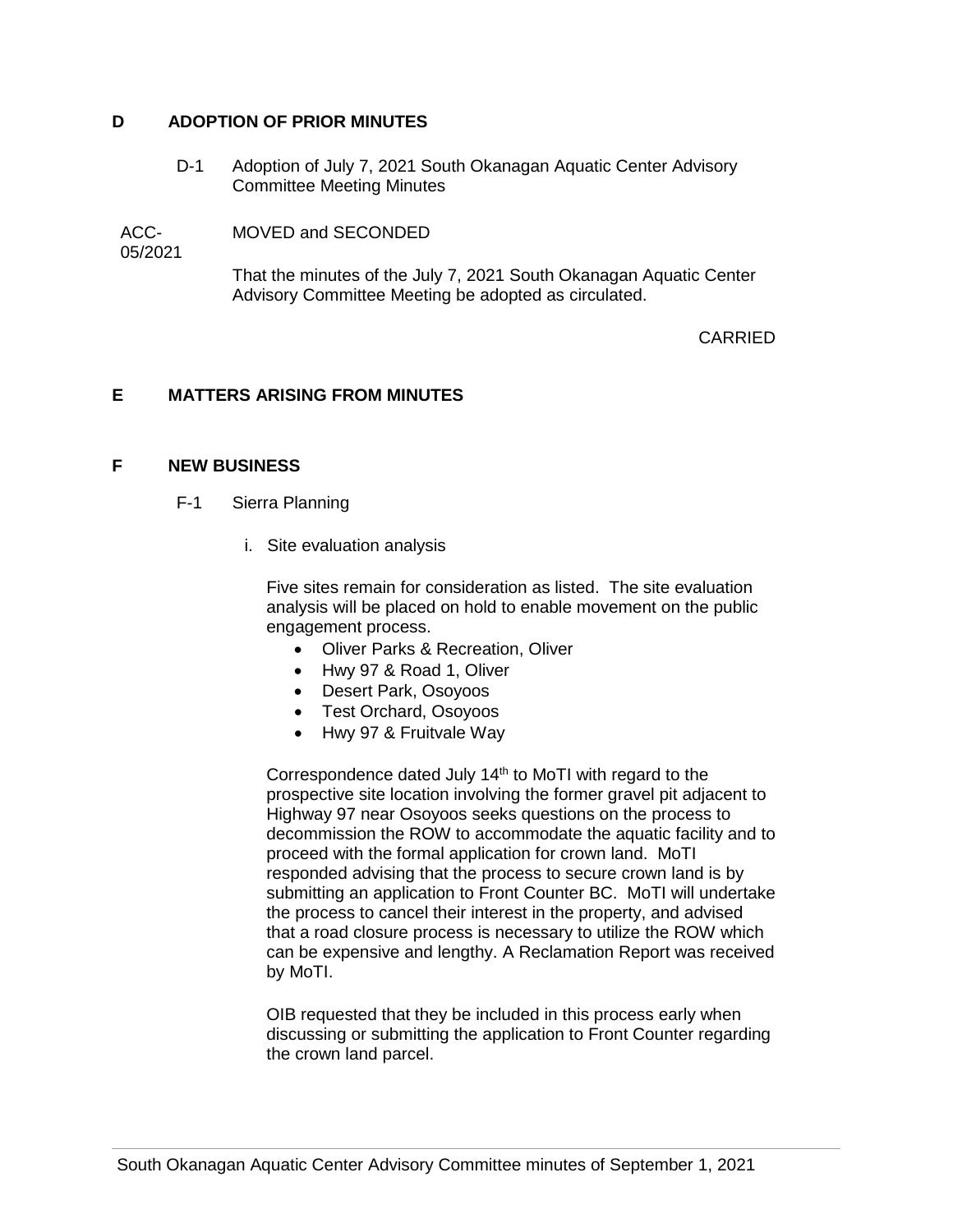## F-1 ii. Update on process

Public and Stakeholder Engagement Process

As part of the public and stakeholder engagement process Sierra will be determining the core needs and filter items that may be deemed non-essential for the aquatic facility. Utilizing best practices to determine space requirements; i.e., lanes for lap swimming, number of tanks, foyer size, and meeting spaces. Determining the capital and operating costs and how they will be funded. Communication on these findings will be reported to the public. Sierra is committed to on-ground meetings and 3 meetings with each government to present the final report.

iii. Draft survey questionnaire – Discussion

Recommending to go out to the public to determine their desires as an all inclusive approach. Please review the draft survey and forward comments to Sierra.

- Public meeting to be held following COVID protocols; registration system to keep to the 50 maximum
- Sierra is meeting with RDOS' consultant developing the Regional Recreation Master Plan to ensure the survey questions are not impacted by the feedback from this planning
- Phrase questions that do not have responses just related to COVID year(s)
- Include regional district areas for location
- Questions relating to money to be phrased that speak to value of service; rather than cost increase or what are you willing to pay
- Consider those answering questions are qualified; i.e., competitive swimmer will answer differently than recreational
- iv. Timelines for survey and advertising
	- Joint News Release to announce the survey
	- URL and landing page to be developed by Sierra and promoted by each government
	- Targeting survey completion mid September to meet OIB's monthly newsletter release
- v. Other potential items for consultation/discussion